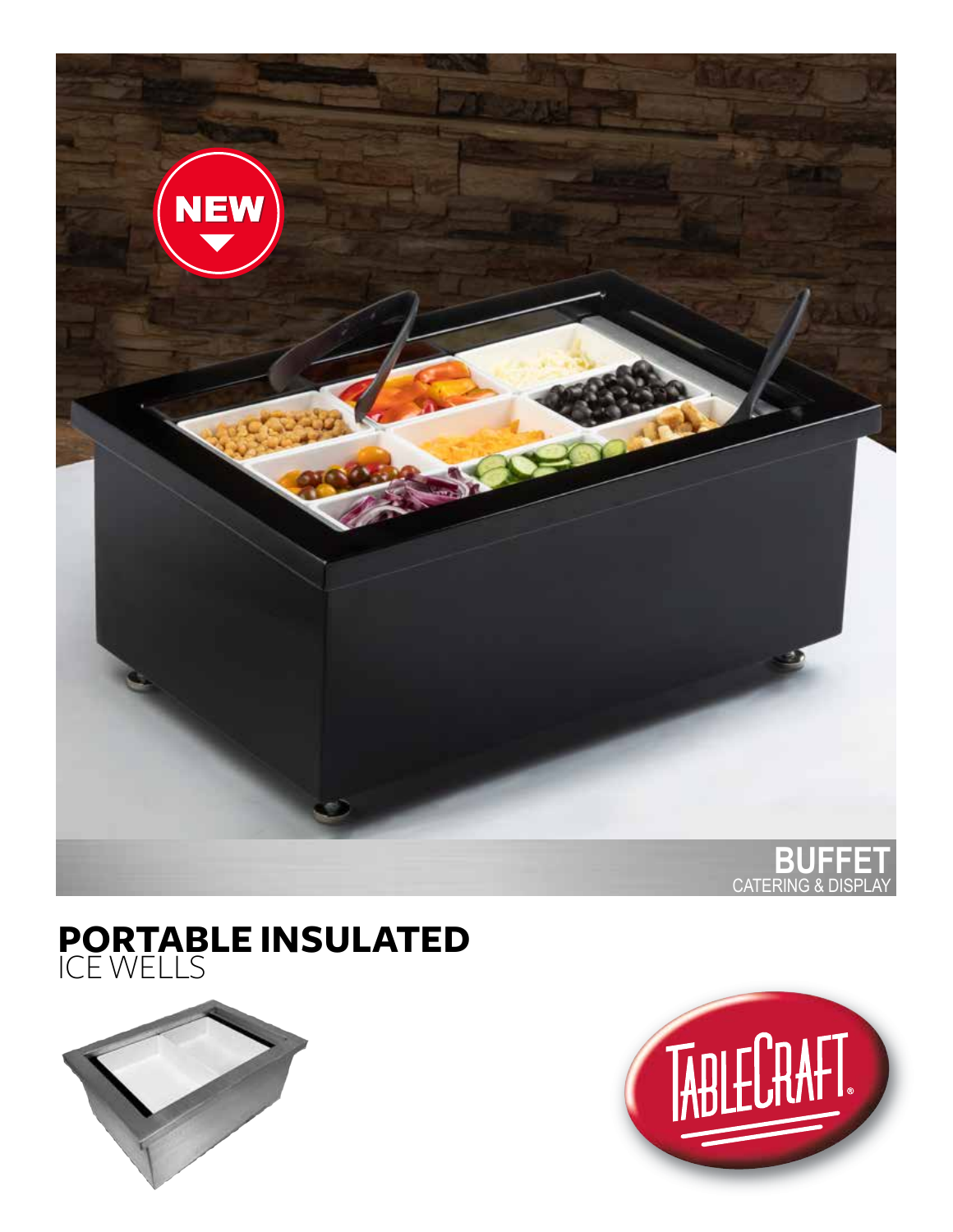

**NEW** 

### **PORTABLE INSULATED** ICE WELLS

New Portable Insulated Ice Wells are essential additions to any self-serve station; perfect for indoor and outdoor events, buffets, hotels, restaurants, and cafeterias!

Available in single and double well sizes, in brushed aluminum finish or brushed with black or copper coating. Allowing you to take your buffet or beverage station on the go! The wells are constructed to fit our drop-in templates and Simple Solutions Cast Aluminum serving vessels. The sealed, double walled design with 1" thick insulation material reduces the risk of condensation water droplets on your presentation. Non-slip feet affixed to the underside of the unit keep it in place on your serving line. Drain hole allows for easy emptying and clean up.

Also works well as a beverage or individually packed goods cooler; keeping your food, drinks, or desserts chilled and ready to serve.

- Available in Brushed (BRA) finish and Translucent Clear (TCL), Black (TBK) and Copper (TCP) finishes.
- Single unit can fit one drop-in template and double unit can fit two drop-in templates.
- Custom options also available. To ensure a proper fit, provide dimensions and requirements to your TableCraft sales rep.
- Keeps food chilled up to 3 hours.
- For Cold Serving Only.
- Leftover food should be discarded after use.

**FINISHES**

BRA **Brushed** 

- Add ice to the cold well. If using drop-in templates, fill ice up to the bottom of the template.
- If using Simple Solutions Cast Aluminum serving vessels, pre-chill the bowls overnight in the freezer.
- Add cold food to prechilled bowls and place into the cold well quickly to minimize temperature changes.
- Clean cold well by hand with dish soap and warm water.



|    | Item# | Description                                                                               | Min Order/<br>Case Pack |
|----|-------|-------------------------------------------------------------------------------------------|-------------------------|
|    |       | PORTABLE INSULATED ICE WELLS                                                              |                         |
| a. |       | CW8002BRA_ Single, 25% x 17 x 8"<br>Overall Height 10" (Int. Dim. 13% x 21%")             | 1 ea/1 ea               |
| b. |       | CW8006BRA Double, $30 \times 25\% \times 8^4$<br>Overall Height 10" (Int. Dim. 26 x 21%") | 1 ea/1 ea               |







b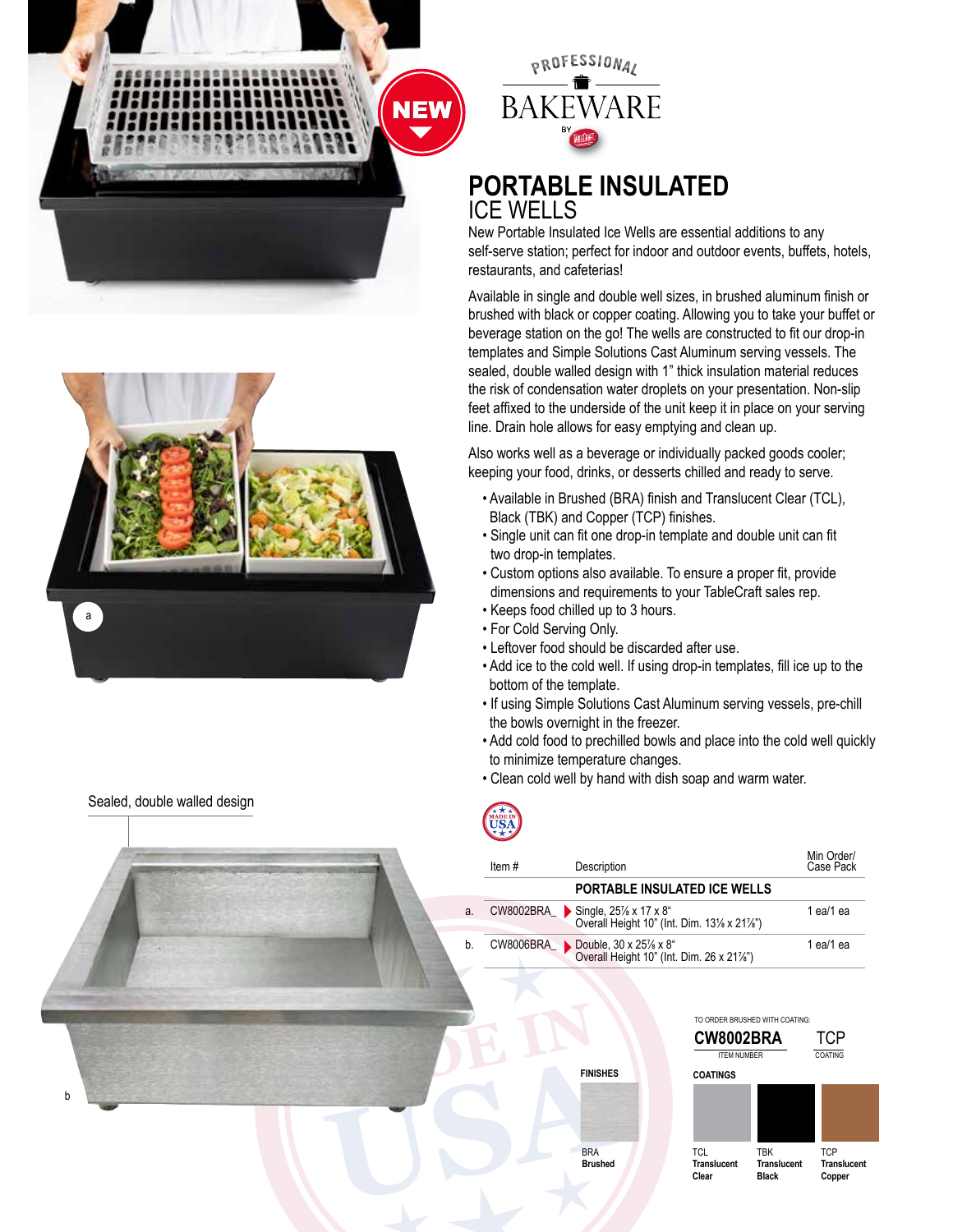## **SINGLE**

PORTABLE INSULATED ICE WELLS CW8002BRA



pty: 27 ⁄4 lbs<br>ק Ice and 5" Template: 47½<br>ק Ice and 3" Template: 55½ with Ice and 3" Template: 55¼ lbs<br>———————————————————— **Single Well Weights** Empty: 27¼ lbs with Ice and 5" Template: 47½ lbs



10.00 **Double Well Weights** Empty: 35¼ lbs with Ice and 5" Template: 80 lbs with Ice and 3" Template: 95 lbs

254m<sup>m</sup>



Single unit can fit one drop-in template. Shown above with CW1060–see next page for details.



Double unit can fit two drop-in templates. Shown above with CW1080–see next page for details.



### **FEATURES & BENEFITS:**



Adjustable non-slip feet affixed to the underside of the unit keep it in place on your serving line.

**SERVICE STATION**<br>Wells can be filled with ice to keep

**GREAT FOR COLD** 

Wells can be filled with ice to keep<br>beverages chilled and displayed for<br>vour indoor or outdoor event

your indoor or outdoor event.

Wells can be filled with ice to keep



Drain hole allows for easy emptying and clean up.